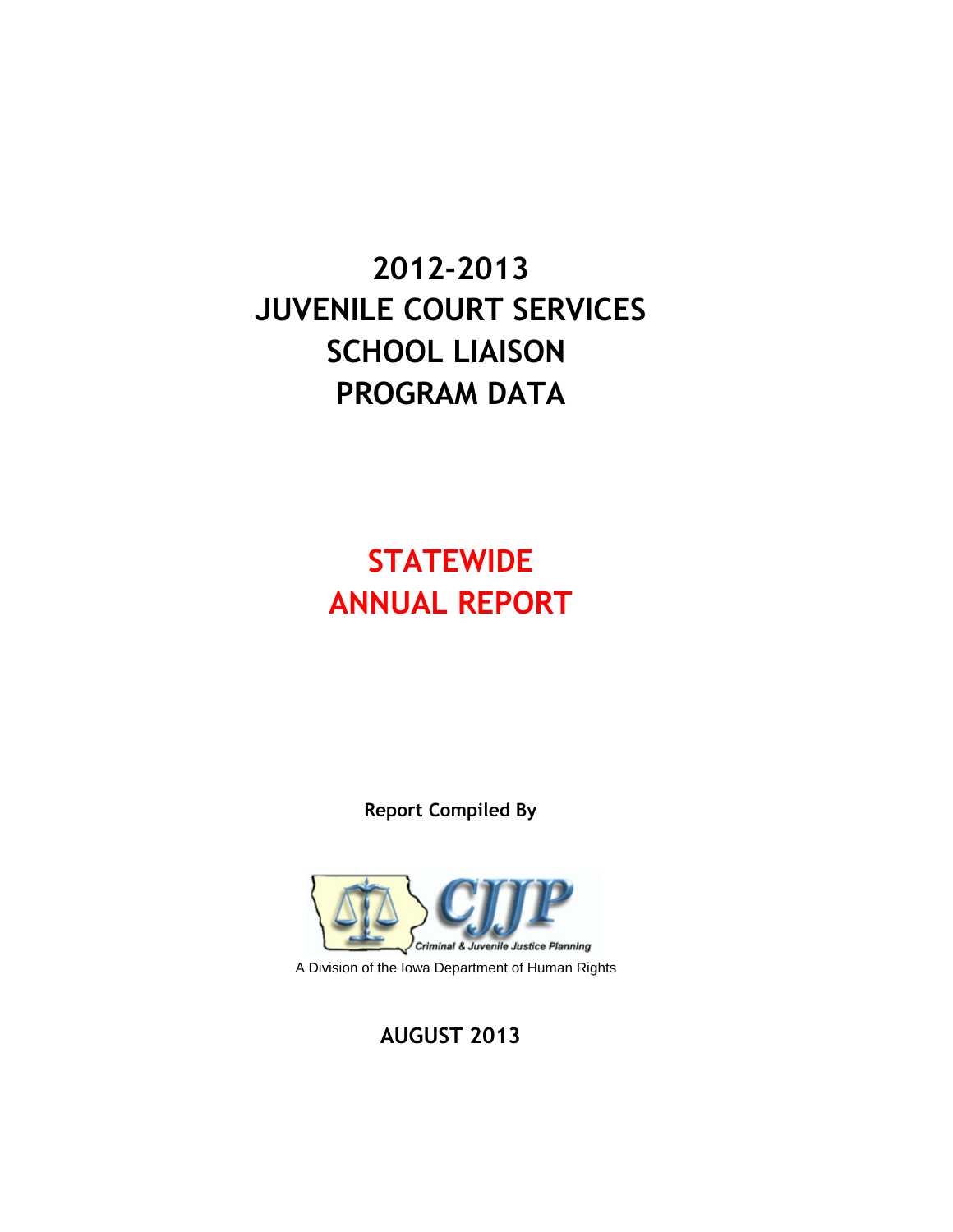# **Juvenile Court School Liaison Program Data**

This report includes statewide aggregated data collected by Juvenile Court Services School Liaison (JCSL) staff across Iowa. JCSLs\* have been providing services to youth since 1994 and have been reporting data to the Iowa Division of Criminal and Juvenile Justice Planning (CJJP) since 2000.

Data are provided to CJJP through statistical summary forms completed by JCSL staff. Because forms are completed only when meaningful contact between a student and a liaison takes place, only a portion of the total population served is reported. Meaningful contact is defined as having at least five contacts within a 60-day period, at any point during the academic year, regarding at least one of the referral reasons supplied on the form. Data are entered into a web-based application by the liaisons and retrieved electronically by CJJP via the internet. Service information is submitted and uploaded only at the end of the academic year.

Data regarding the youth served are reported annually by CJJP. Performance measures pertaining to attendance, truancies, tardies, suspensions, law violations, and grade point average are some of the key data collected and reported.

During the 2012-2013 school year, there were 98 school liaisons who reported on 3,660 students.

*\* Referred to as School-Based Interventionists in Judicial District 4*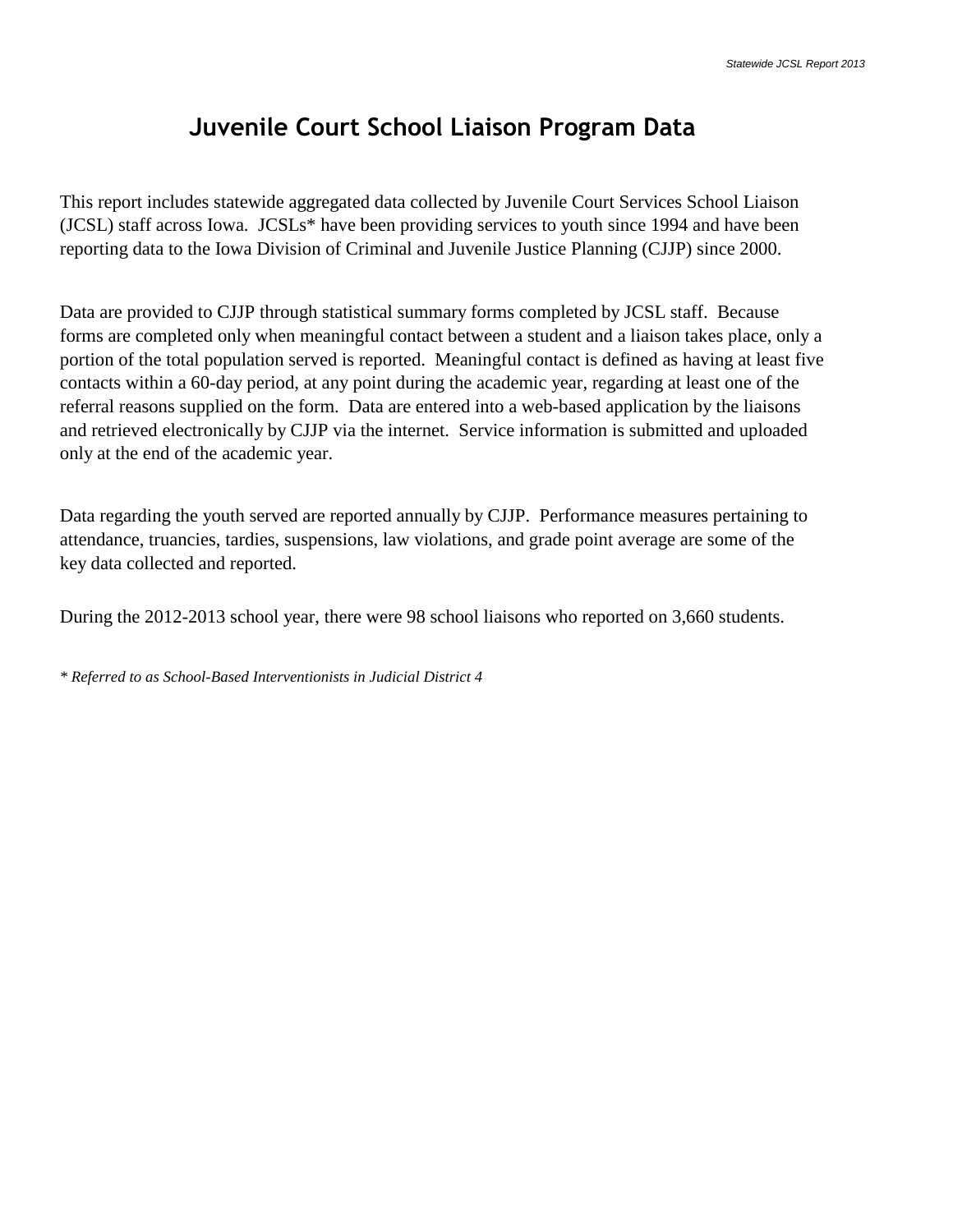# *Statewide JCSL Report 2013* **2012-2013 Statewide JCSL Program Data**

#### **Total Number of Records 3,660**

|   | 3,660 |  |
|---|-------|--|
| s |       |  |
|   |       |  |

|                             |                                         |                          | % of  |                          |                               |                     | $%$ of |
|-----------------------------|-----------------------------------------|--------------------------|-------|--------------------------|-------------------------------|---------------------|--------|
|                             |                                         | $\underline{\mathbf{N}}$ | Total |                          |                               | $\underline{\rm N}$ | Total  |
| <b>Records per District</b> |                                         |                          |       | Age                      |                               |                     |        |
|                             | District 1                              | 358                      | 9.8%  |                          | $<$ 7                         | 19                  | 0.5%   |
|                             | District 2                              | 713                      | 19.5% |                          | $7 - 8$                       | 27                  | 0.7%   |
|                             | District 3                              | 312                      | 8.5%  |                          | $9-10$                        | 78                  | 2.1%   |
|                             | District 4                              | 441                      | 12.0% |                          | $11 - 12$                     | 426                 | 11.6%  |
|                             | District 5                              | 849                      | 23.2% |                          | $13 - 14$                     | 1,059               | 28.9%  |
|                             | District 6                              | 254                      | 6.9%  |                          | $15 - 16$                     | 1,318               | 36.0%  |
|                             | District 7                              | 545                      | 14.9% |                          | 17-20                         | 733                 | 20.0%  |
|                             | District 8                              | 188                      | 5.1%  |                          |                               |                     |        |
|                             |                                         |                          |       | <b>Median Age</b>        |                               | 15.3 yrs            |        |
| Gender                      |                                         |                          |       |                          |                               |                     |        |
|                             | Male                                    | 2,277                    | 62.2% | Grade                    | K                             | 8                   | 0.2%   |
|                             | Female                                  | 1,383                    | 37.8% |                          | $\mathbf{1}$                  | 11                  | 0.3%   |
|                             |                                         |                          |       |                          | $\overline{2}$                | 10                  | 0.3%   |
| Race                        |                                         |                          |       |                          | 3                             | 26                  | 0.7%   |
|                             | Caucasian                               | 2,720                    | 74.3% |                          | $\overline{\mathcal{L}}$      | 21                  | 0.6%   |
|                             | African-American                        | 496                      | 13.6% |                          | 5                             | 78                  | 2.1%   |
|                             | Hispanic                                | 277                      | 7.6%  |                          | 6                             | 177                 | 4.8%   |
|                             | Native American                         | 19                       | 0.5%  |                          | $\tau$                        | 362                 | 9.9%   |
|                             | Asian/Pacific                           | 30                       | 0.8%  |                          | $\,8\,$                       | 547                 | 14.9%  |
|                             | Mixed/Other                             | 118                      | 3.2%  |                          | 9                             | 635                 | 17.3%  |
|                             |                                         |                          |       |                          | 10                            | 652                 | 17.8%  |
|                             | <b>Parent/Guardian Relationship</b>     |                          |       |                          | 11                            | 654                 | 17.9%  |
|                             | Parents                                 | 2,713                    | 74.1% |                          | 12                            | 479                 | 13.1%  |
|                             | Parent & Other                          | 630                      | 17.2% |                          |                               |                     |        |
|                             | <b>Foster Parent</b>                    | 41                       | 1.1%  | Grade Level <sup>1</sup> |                               |                     |        |
|                             | Relative                                | 185                      | 5.1%  |                          | Elementary                    | 154                 | 4.2%   |
|                             | Custodian                               | 44                       | 1.2%  |                          | Middle                        | 1,086               | 29.7%  |
|                             | Friend                                  | 23                       | 0.6%  |                          | High                          | 2,420               | 66.1%  |
|                             | Other                                   | 24                       | 0.7%  |                          |                               |                     |        |
|                             |                                         |                          |       | <b>Referral Source</b>   |                               |                     |        |
|                             |                                         |                          |       |                          | School                        | 1,782               | 48.7%  |
|                             | <b>Cases w/JCS-DHS Workers</b>          | 820                      | 22.4% |                          | <b>JCS</b>                    | 1,075               | 29.4%  |
|                             |                                         |                          |       |                          | School Liaison                | 338                 | 9.2%   |
|                             | <b>Enrolled in Education Program</b>    |                          |       |                          | Self Report                   | 238                 | 6.5%   |
|                             | Yes                                     | 3,185                    | 87.0% |                          | Family                        | 137                 | 3.7%   |
|                             | No                                      | 475                      | 13.0% |                          | <b>DHS</b>                    | 22                  | 0.6%   |
|                             |                                         |                          |       |                          | Law Enforcement               | 54                  | 1.5%   |
|                             | <b>Exited Before Year End</b>           |                          |       |                          | Other                         | 14                  | 0.4%   |
|                             | Yes                                     | 220                      | 6.0%  |                          |                               |                     |        |
|                             | No                                      | 3,440                    | 94.0% |                          | Referral Reasons <sup>2</sup> |                     |        |
|                             |                                         |                          |       |                          | Attendance                    | 970                 | 26.5%  |
|                             | <b>Continued From Last Yr</b>           | 1,158                    | 31.6% |                          | Disciplinary                  | 1,436               | 39.2%  |
|                             |                                         |                          |       |                          | GPA/Academic                  | 828                 | 22.6%  |
|                             | <b>Average Length of Service (Days)</b> |                          |       |                          | <b>Law Violations</b>         | 1,084               | 29.6%  |
|                             | Overall Average                         | 185.1                    |       |                          | Mental Health                 | 396                 | 10.8%  |
|                             | Elementary                              | 158.6                    |       |                          | Tardiness                     | 176                 | 4.8%   |
|                             | Middle                                  | 192.3                    |       |                          | <b>Truancy Issues</b>         | 315                 | 8.6%   |
|                             | High                                    | 183.6                    |       |                          | Other                         | 622                 | 17.0%  |
|                             |                                         |                          |       |                          |                               |                     |        |

*<sup>1</sup> Grade Level was determined by grade: (K-5=Elementary, 6-8=Middle, 9+=High)*

*2 Referral Reasons will not add up to 100 percent since two responses are possible*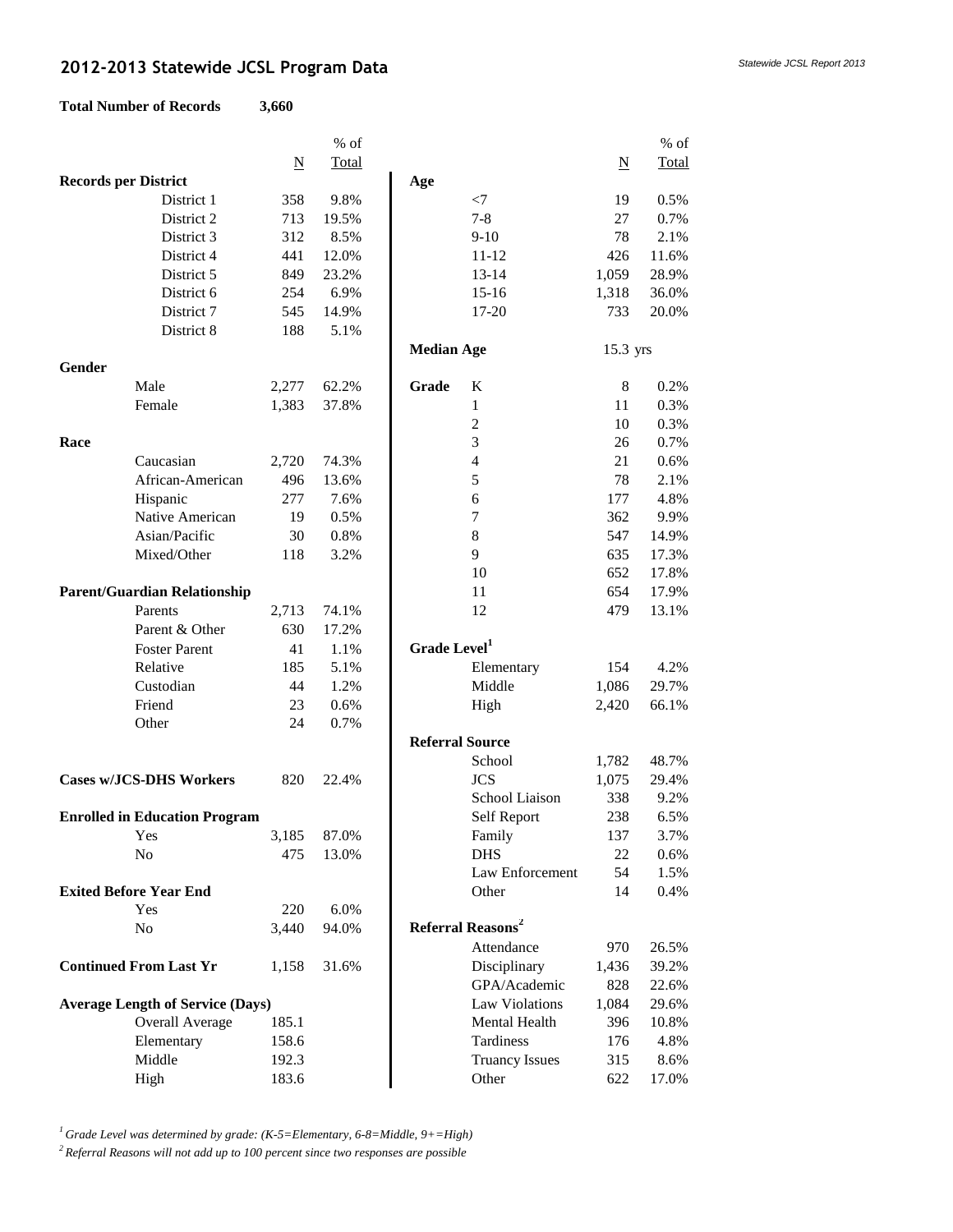# **2012-2013 SCHOOL LIAISON PROGRAM DATA STATEWIDE REFERRAL REASONS**

There are eight referral reasons provided on the statistical summary data form. School liaisons are instructed to select no more than two reasons that best indicate the purpose for the referral. Therefore, percentages in the tables below will not necessarily total 100 percent.

## **REFERRAL REASONS BY RACE**

#### **CAUCASIANS**

*(N = 2,720)*

| <b>Referral Reason</b> | N   | $\frac{1}{2}$ |
|------------------------|-----|---------------|
| Attendance             | 724 | 26.6%         |
| Disciplinary/Behavior  | 997 | 36.7%         |
| GPA/Academic           | 627 | 23.1%         |
| <b>Law Violations</b>  | 727 | 26.7%         |
| <b>Mental Health</b>   | 353 | 13.0%         |
| Tardiness              | 117 | 4.3%          |
| Truancy                | 204 | 7.5%          |
| Other                  | 518 | 19.0%         |

#### **MINORITIES**

*(N = 940)*

| <b>Referral Reason</b> | N   | $\%$  |
|------------------------|-----|-------|
| Attendance             | 246 | 26.2% |
| Disciplinary/Behavior  | 439 | 46.7% |
| GPA/Academic           | 201 | 21.4% |
| <b>Law Violations</b>  | 357 | 38.0% |
| <b>Mental Health</b>   | 43  | 4.6%  |
| Tardiness              | 59  | 6.3%  |
| Truancy                | 111 | 11.8% |
| Other                  | 104 | 11.1% |

While both groups were referred most often for disciplinary/behavioral issues and law violations, percentages in these categories were higher for minority youth. Compared to minority students, Caucasian students were more likely to be referred for mental health reasons.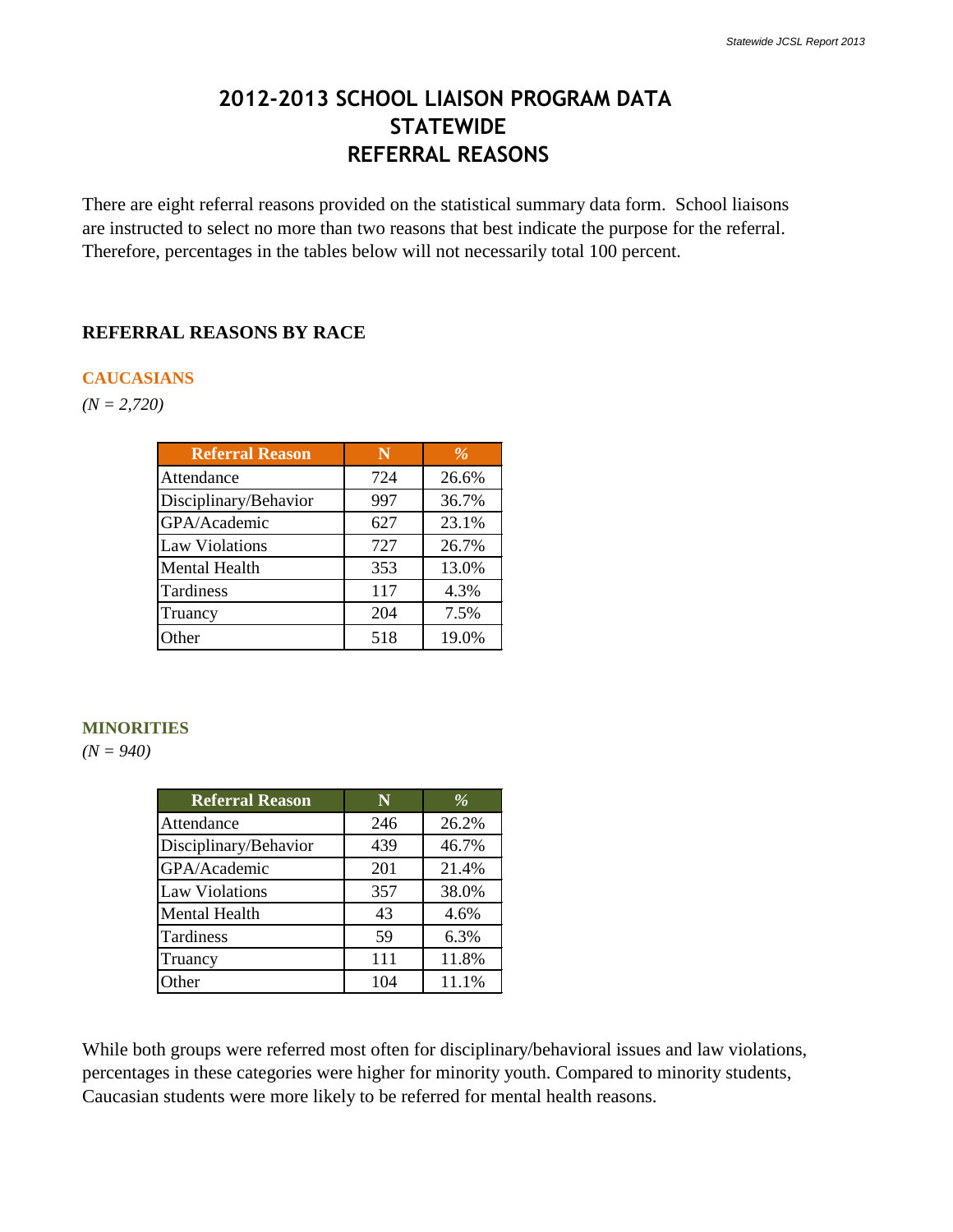### **REFERRAL REASONS BY GENDER**

#### **MALES**

*(N = 2,277)*

| <b>Referral Reason</b> | N     | $\%$  |
|------------------------|-------|-------|
| Attendance             | 530   | 23.3% |
| Disciplinary/Behavior  | 1,021 | 44.8% |
| GPA/Academic           | 522   | 22.9% |
| <b>Law Violations</b>  | 815   | 35.8% |
| <b>Mental Health</b>   | 198   | 8.7%  |
| Tardiness              | 102   | 4.5%  |
| Truancy                | 187   | 8.2%  |
| Other                  | 278   | 12.2% |

#### **FEMALES**

*(N = 1,383)*

| <b>Referral Reason</b> | N   | $\frac{9}{6}$ |
|------------------------|-----|---------------|
| Attendance             | 440 | 31.8%         |
| Disciplinary/Behavior  | 415 | 30.0%         |
| GPA/Academic           | 306 | 22.1%         |
| Law Violations         | 269 | 19.5%         |
| <b>Mental Health</b>   | 198 | 14.3%         |
| Tardiness              | 74  | 5.4%          |
| Truancy                | 128 | 9.3%          |
| Other                  | 344 | 24.9%         |

Males were referred more frequently than females for disciplinary/behavioral issues and law violations. Females were more likely than males to be referred for mental health issues or referred to a group or program (signified by "Other").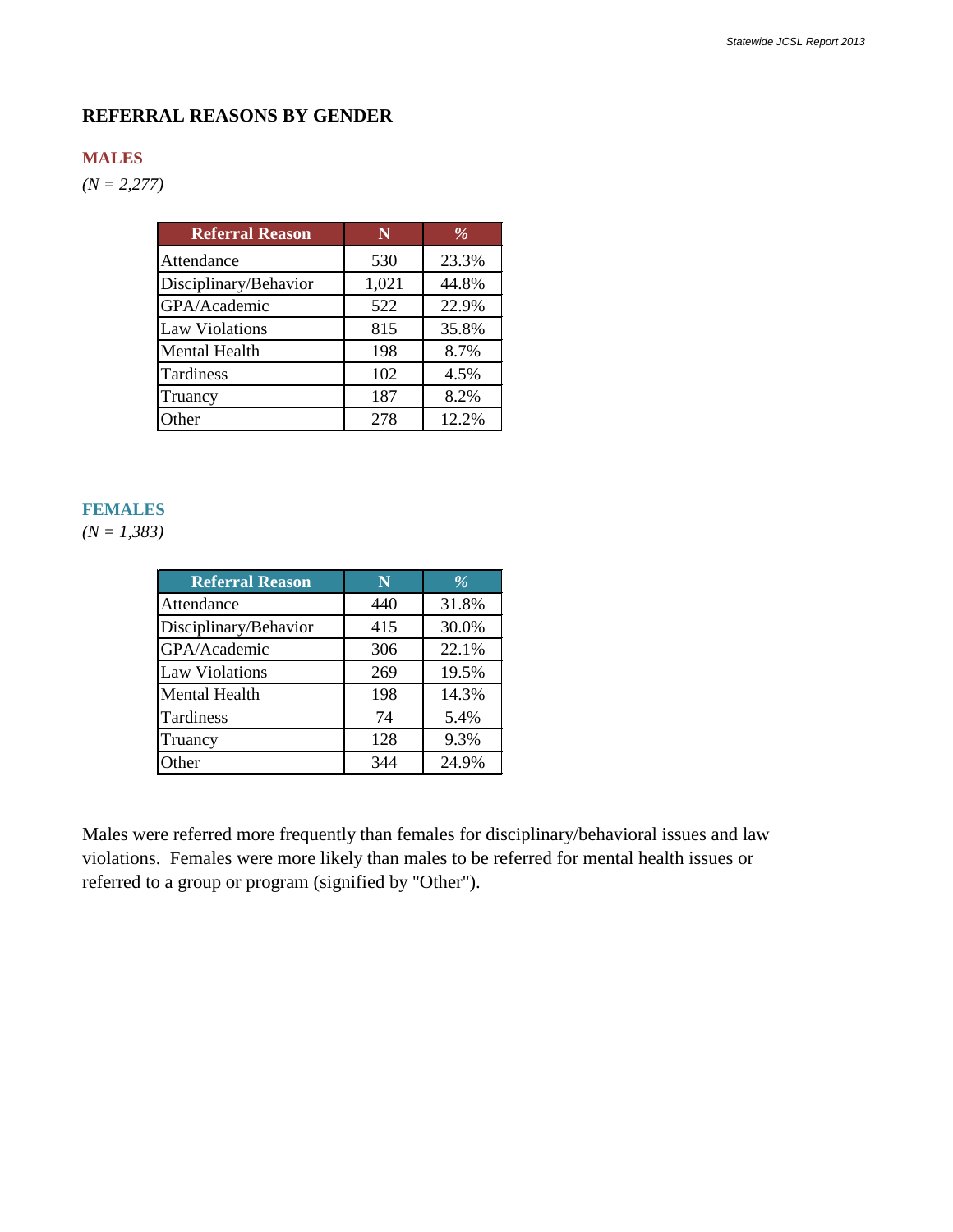#### **REFERRAL REASONS BY GRADE LEVEL**

#### **ELEMENTARY**

*(N = 154)*

| <b>Referral Reason</b> | N  | $\%$  |
|------------------------|----|-------|
| Attendance             | 29 | 18.8% |
| Disciplinary/Behavior  | 72 | 46.8% |
| GPA/Academic           | 13 | 8.4%  |
| <b>Law Violations</b>  | 13 | 8.4%  |
| <b>Mental Health</b>   |    | 5.2%  |
| Tardiness              | 14 | 9.1%  |
| Truancy                | 19 | 12.3% |
| Other                  | 50 | 32.5% |

## **MIDDLE**

*(N = 1,086)*

| <b>Referral Reason</b> | N   | %     |
|------------------------|-----|-------|
| Attendance             | 228 | 21.0% |
| Disciplinary/Behavior  | 585 | 53.9% |
| GPA/Academic           | 222 | 20.4% |
| <b>Law Violations</b>  | 224 | 20.6% |
| <b>Mental Health</b>   | 123 | 11.3% |
| Tardiness              | 62  | 5.7%  |
| Truancy                | 62  | 5.7%  |
| Other                  | 183 | 16.9% |

#### **HIGH**

*(N = 2,420)*

| <b>Referral Reason</b> | N   | $\%$  |
|------------------------|-----|-------|
| Attendance             | 713 | 29.5% |
| Disciplinary/Behavior  | 779 | 32.2% |
| GPA/Academic           | 593 | 24.5% |
| <b>Law Violations</b>  | 847 | 35.0% |
| <b>Mental Health</b>   | 265 | 11.0% |
| Tardiness              | 100 | 4.1%  |
| Truancy                | 234 | 9.7%  |
| Other                  | 389 | 16.1% |

High school students were most likely to be referred for law violations, while elementary and middle school youth were most often referred for disciplinary/behavioral issues.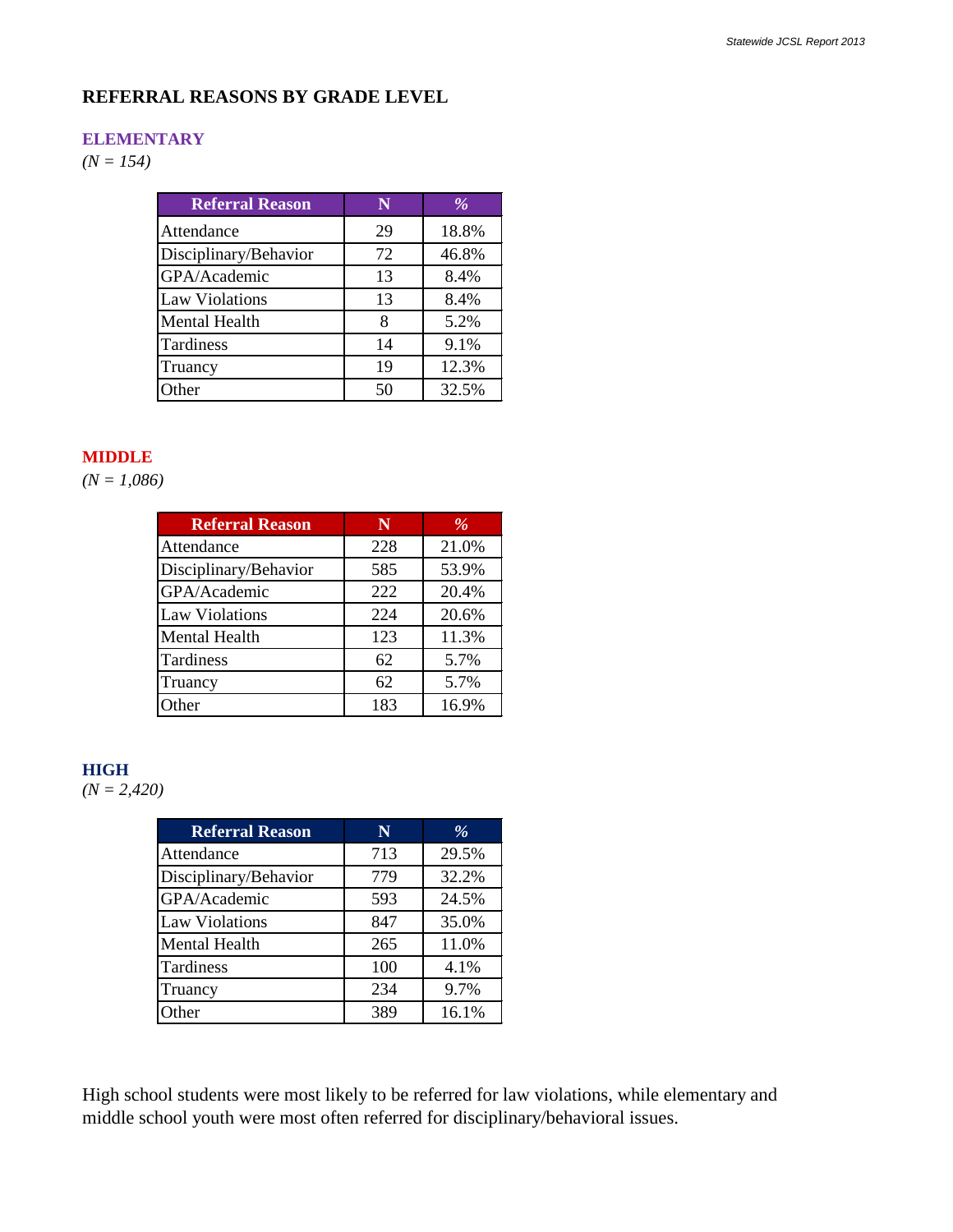## **REFERRAL REASONS BY GUARDIAN RELATIONSHIP**

#### **BOTH PARENTS**

*(N = 2,713)*

| <b>Referral Reason</b> | N     | $\%$  |
|------------------------|-------|-------|
| Attendance             | 757   | 27.9% |
| Disciplinary/Behavior  | 1,022 | 37.7% |
| GPA/Academic           | 630   | 23.2% |
| <b>Law Violations</b>  | 792   | 29.2% |
| <b>Mental Health</b>   | 281   | 10.4% |
| Tardiness              | 136   | 5.0%  |
| Truancy                | 221   | 8.1%  |
| Other                  | 468   | 17.3% |

#### **ONE PARENT**

*(N = 630)*

| <b>Referral Reason</b> | N   | $\%$  |
|------------------------|-----|-------|
| Attendance             | 131 | 20.8% |
| Disciplinary/Behavior  | 278 | 44.1% |
| GPA/Academic           | 118 | 18.7% |
| <b>Law Violations</b>  | 204 | 32.4% |
| <b>Mental Health</b>   | 67  | 10.6% |
| Tardiness              | 33  | 5.2%  |
| Truancy                | 65  | 10.3% |
| Other                  | 97  | 15.4% |

#### **NO PARENT**

*(N = 317)*

| <b>Referral Reason</b> | N   | $\%$  |
|------------------------|-----|-------|
| Attendance             | 82  | 25.9% |
| Disciplinary/Behavior  | 136 | 42.9% |
| GPA/Academic           | 80  | 25.2% |
| <b>Law Violations</b>  | 88  | 27.8% |
| Mental Health          | 48  | 15.1% |
| Tardiness              |     | 2.2%  |
| Truancy                | 29  | 9.1%  |
| Other                  | 57  | 18.0% |

Youth not living with any parent had higher referral rates for disciplinary and mental health issues compared to youth living with both parents. Students living in a single-parent household had the highest rate of referral for disciplinary issues and a slightly higher rate of referral for law violations compared to other students.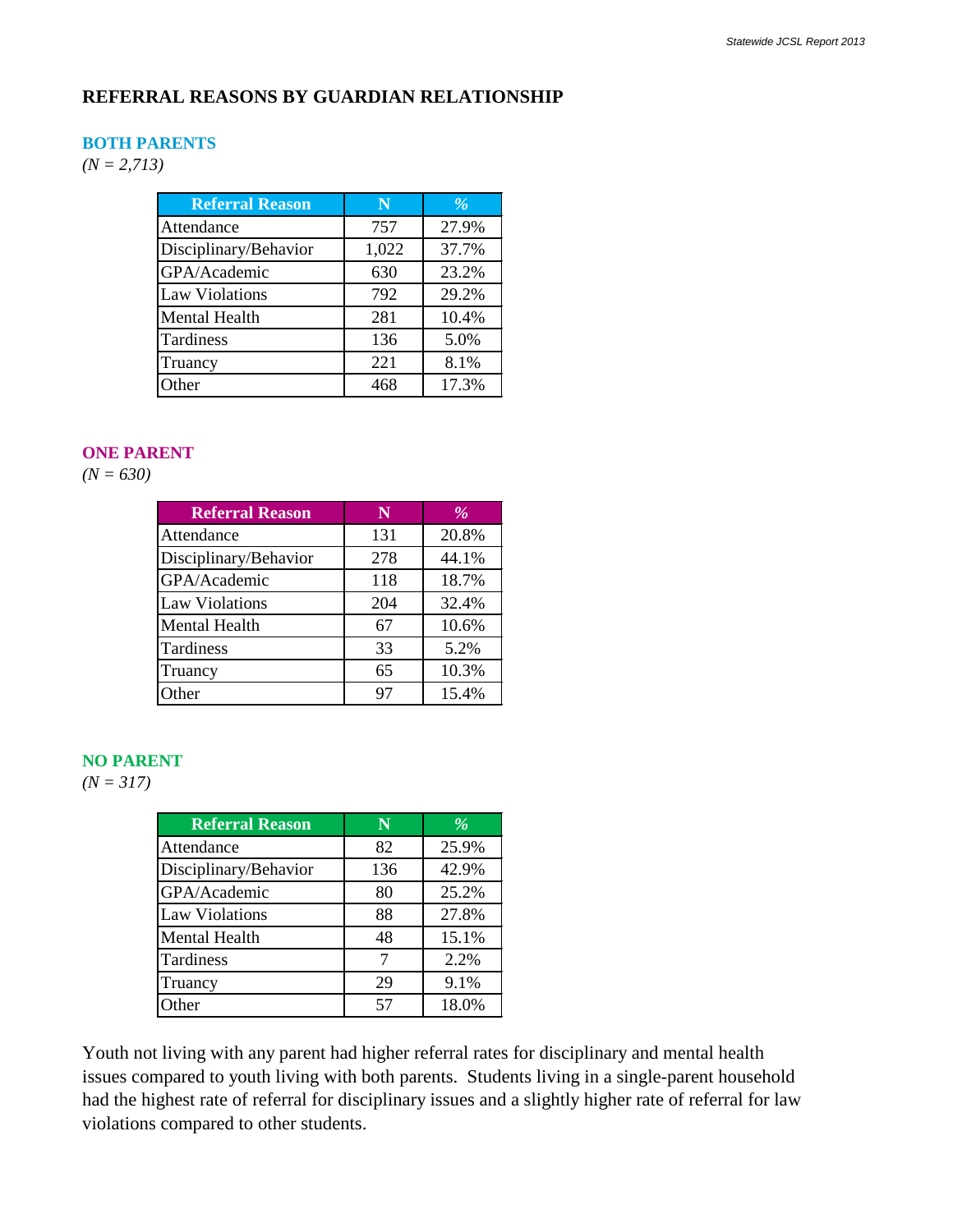# **2012-2013 SCHOOL LIAISON PROGRAM DATA STATEWIDE PERFORMANCE MEASURES**

Performance measures are reported by the school liaison only if there are five meaningful contacts with a student within a 60-day period. Data are submitted only for youth who have reportable days/periods for the given construct. Youth with no reportable days/periods would be included under Not Applicable. For purposes of data collection *Pre-Performance* is defined as the term preceding or including the first contact date with a student and *Post-Performance* indicates the term including or following the last contact date with a student.

| <b>Measure</b>        | # of<br><b>Students</b> | $\frac{1}{2}$ | <b>Not</b><br><b>Applicable</b> | $N/A$ % | Total $#$ of<br><b>Occurrences</b> | Average<br><b>Occurrence</b> | <b>High</b> | Low |
|-----------------------|-------------------------|---------------|---------------------------------|---------|------------------------------------|------------------------------|-------------|-----|
| <b>Attendance</b>     | 3,109                   | 84.9%         | 551                             | 15.1%   | 51,119                             | 16.4                         | 187.0       | 0.5 |
| <b>Truancy</b>        | 1,635                   | 44.7%         | 2,025                           | 55.3%   | 17,074                             | 10.4                         | 150.0       | 0.5 |
| <b>Suspensions</b>    | 1,469                   | 40.1%         | 2,191                           | 59.9%   | 6,594                              | 4.5                          | 66.0        | 1.0 |
| <b>Tardies</b>        | 2,622                   | 71.6%         | 1,038                           | 28.4%   | 48,149                             | 18.4                         | 202.0       | 1.0 |
| <b>Law Violations</b> | 1,379                   | 37.7%         | 2,281                           | 62.3%   | 2,188                              | 1.6                          | 15.0        | 1.0 |
| <b>GPA</b>            | 2,979                   | 81.4%         | 681                             | 18.6%   |                                    |                              |             |     |

## **2012-2013 PERFORMANCE MEASURES**

*Notes -* 

*1. Attendance/Truancy/Suspensions are measured in days, Tardies are measured by class periods and Law Violations count one per arrest report. GPA signifies grade point average.*

*2. Total # of Occurrences indicates the total number of days missed, periods tardy, or arrest reports for all records submitted. Average Occurrence = Total # of Occurrences/# of Students*

# **PERFORMANCE MEASURES: PRE-PERFORMANCE TO POST-PERFORMANCE**

The table below indicates whether or not performance improved, declined, or remained the same between the pre-performance and post-performance reporting periods. If performance is labeled as "Worse" this indicates that absences, truancies, suspensions, tardies, or law violations increased and/or that grade point average decreased between performance periods.

|                       |              | <b>Student Performance</b> |                 |
|-----------------------|--------------|----------------------------|-----------------|
| <b>Measure</b>        | <b>Worse</b> | <b>Same</b>                | <b>Improved</b> |
| <b>Attendance</b>     | 41.4%        | 9.5%                       | 49.1%           |
| <b>Truancy</b>        | 46.6%        | 10.2%                      | 43.2%           |
| <b>Suspensions</b>    | 38.9%        | 11.0%                      | 50.2%           |
| <b>Tardies</b>        | 38.2%        | 9.5%                       | 52.3%           |
| <b>Law Violations</b> | 15.6%        | 15.8%                      | 68.6%           |
| <b>GPA</b>            | 41.3%        | 11.4%                      | 47.4%           |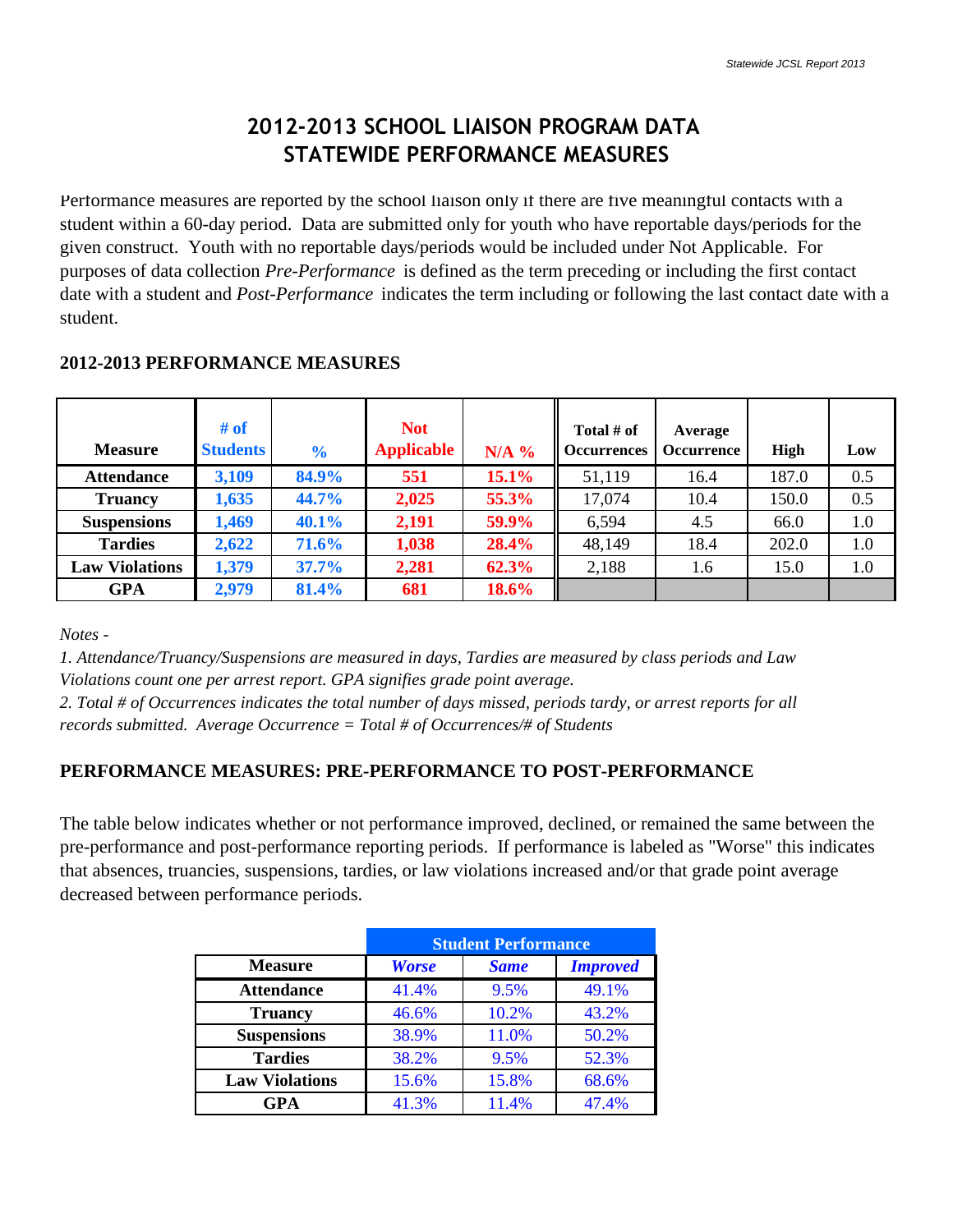The data on the previous page indicate a considerable improvement in the reduction of law violations. Of the 1,210 students with law violations during the pre-performance period, 871 (72%) youth had no new violations during the post-performance period.

For all of the following tables, *N* indicates the number of students for whom performance was reported for the corresponding measure.

## **STUDENT PERFORMANCE BY RACE**

#### **CAUCASIANS**

 $(N = 2,720)$ 

|                       |       | <b>Student Performance</b> |             |                 |  |  |
|-----------------------|-------|----------------------------|-------------|-----------------|--|--|
| <b>Measure</b>        | N     | <b>Worse</b>               | <b>Same</b> | <b>Improved</b> |  |  |
| <b>Attendance</b>     | 2,316 | 41.4%                      | 9.6%        | 49.0%           |  |  |
| <b>Truancy</b>        | 1,147 | 47.3%                      | 10.0%       | 42.6%           |  |  |
| <b>Suspensions</b>    | 989   | 37.5%                      | 10.1%       | 52.4%           |  |  |
| <b>Tardies</b>        | 1,890 | 37.7%                      | 10.3%       | 52.0%           |  |  |
| <b>Law Violations</b> | 938   | 14.6%                      | 14.4%       | 71.0%           |  |  |
| GPA                   | 2,212 | 41.5%                      | 10.3%       | 48.2%           |  |  |

#### **MINORITIES**

*(N = 940)*

|                       |     | <b>Student Performance</b> |             |                 |  |  |
|-----------------------|-----|----------------------------|-------------|-----------------|--|--|
| <b>Measure</b>        | N   | <b>Worse</b>               | <b>Same</b> | <b>Improved</b> |  |  |
| <b>Attendance</b>     | 793 | 41.5%                      | 9.1%        | 49.4%           |  |  |
| <b>Truancy</b>        | 488 | 45.1%                      | 10.7%       | 44.3%           |  |  |
| <b>Suspensions</b>    | 480 | 41.7%                      | 12.7%       | 45.6%           |  |  |
| <b>Tardies</b>        | 732 | 39.6%                      | 7.2%        | 53.1%           |  |  |
| <b>Law Violations</b> | 441 | 17.7%                      | 18.8%       | 63.5%           |  |  |
| GPA                   | 767 | 40.5%                      | 14.6%       | 44.9%           |  |  |

Performance for both populations improved at nearly the same rate with the exception of suspensions and law violations. The greatest improvement realized was in the reduction of law violations between the pre and post performance periods, while the least amount of improvement was found in number of days truant.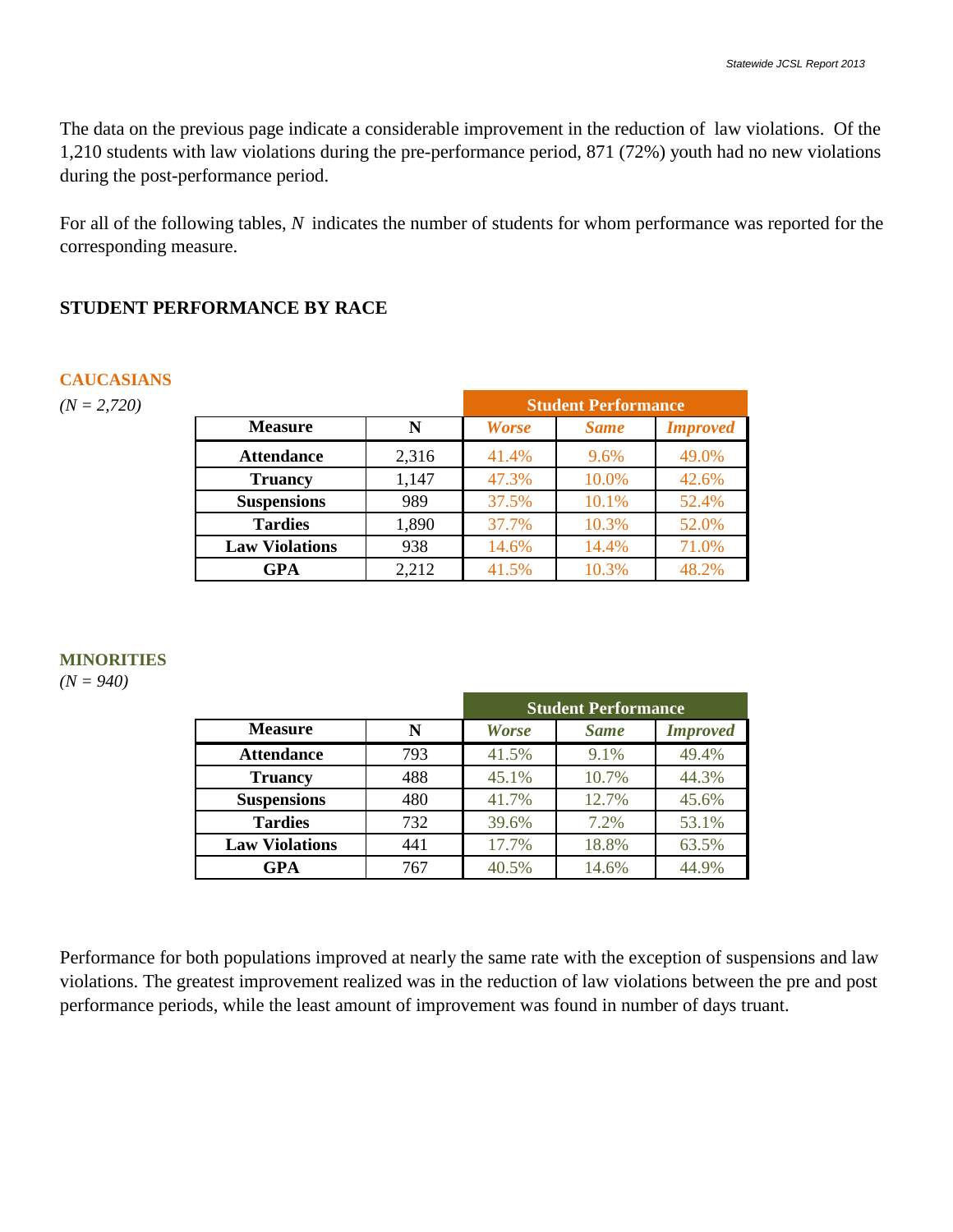#### **STUDENT PERFORMANCE BY GENDER**

#### **MALES**

 $(N = 2,277)$ 

|                       |       | <b>Student Performance</b> |             |                 |  |
|-----------------------|-------|----------------------------|-------------|-----------------|--|
| <b>Measure</b>        | N     | <b>Worse</b>               | <b>Same</b> | <b>Improved</b> |  |
| <b>Attendance</b>     | 1,921 | 41.0%                      | 9.0%        | 50.0%           |  |
| <b>Truancy</b>        | 1,017 | 46.4%                      | 9.8%        | 43.8%           |  |
| <b>Suspensions</b>    | 1,065 | 37.2%                      | 12.1%       | 50.7%           |  |
| <b>Tardies</b>        | 1,671 | 37.9%                      | 8.6%        | 53.4%           |  |
| <b>Law Violations</b> | 1,007 | 14.4%                      | 16.0%       | 69.6%           |  |
| GPA                   | 1,857 | 41.5%                      | 12.0%       | 46.5%           |  |

#### **FEMALES**

*(N = 1,383)*

|                       |       | <b>Student Performance</b> |             |                 |  |  |
|-----------------------|-------|----------------------------|-------------|-----------------|--|--|
| <b>Measure</b>        | N     | <b>Worse</b>               | <b>Same</b> | <b>Improved</b> |  |  |
| <b>Attendance</b>     | 1,188 | 42.2%                      | 10.2%       | 47.6%           |  |  |
| <b>Truancy</b>        | 618   | 47.1%                      | 10.8%       | 42.1%           |  |  |
| <b>Suspensions</b>    | 404   | 43.3%                      | 7.9%        | 48.8%           |  |  |
| <b>Tardies</b>        | 951   | 38.7%                      | 10.9%       | 50.4%           |  |  |
| <b>Law Violations</b> | 372   | 18.8%                      | 15.3%       | 65.9%           |  |  |
| GPA                   | 1,122 | 40.8%                      | 10.3%       | 48.8%           |  |  |

When reviewing performance by gender, there were few differences. Compared to females, males saw slightly higher performance improvement in each category, with the exception of grade point average.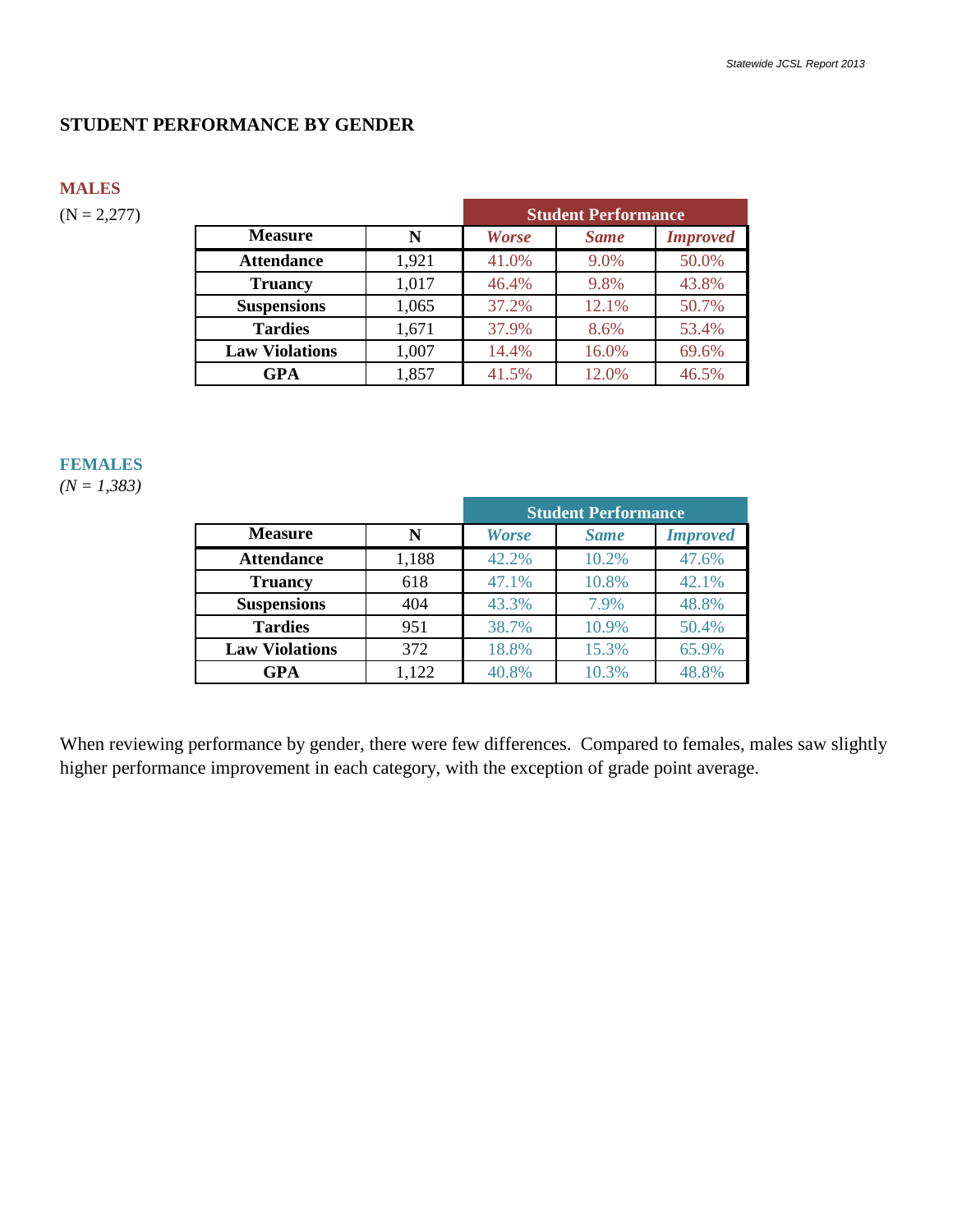#### **STUDENT PERFORMANCE BY GRADE LEVEL**

#### **ELEMENTARY**

 $(N = 154)$ 

|                       |     | <b>Student Performance</b> |             |                 |  |
|-----------------------|-----|----------------------------|-------------|-----------------|--|
| <b>Measure</b>        | N   | <b>Worse</b>               | <b>Same</b> | <b>Improved</b> |  |
| <b>Attendance</b>     | 139 | 36.7%                      | 9.4%        | 54.0%           |  |
| <b>Truancy</b>        | 37  | 16.2%                      | 2.7%        | 81.1%           |  |
| <b>Suspensions</b>    | 27  | 51.9%                      | 14.8%       | 33.3%           |  |
| <b>Tardies</b>        | 85  | 37.6%                      | 9.4%        | 52.9%           |  |
| <b>Law Violations</b> | 14  | 7.1%                       | 21.4%       | 71.4%           |  |
| GPA                   | 33  | 24.2%                      | 27.3%       | 48.5%           |  |

#### **MIDDLE**

*(N = 1,086)*

|                       |     | <b>Student Performance</b> |             |                 |  |
|-----------------------|-----|----------------------------|-------------|-----------------|--|
| <b>Measure</b>        | N   | <b>Worse</b>               | <b>Same</b> | <b>Improved</b> |  |
| <b>Attendance</b>     | 888 | 41.9%                      | 10.2%       | 47.9%           |  |
| <b>Truancy</b>        | 379 | 40.9%                      | 9.5%        | 49.6%           |  |
| <b>Suspensions</b>    | 514 | 43.4%                      | 10.7%       | 45.9%           |  |
| <b>Tardies</b>        | 762 | 39.2%                      | 9.7%        | 51.0%           |  |
| <b>Law Violations</b> | 366 | 20.8%                      | 15.3%       | 63.9%           |  |
| GPA                   | 812 | 42.5%                      | 9.6%        | 47.9%           |  |

## **HIGH**

*(N = 2,420)*

|                       |       | <b>Student Performance</b> |             |                 |  |
|-----------------------|-------|----------------------------|-------------|-----------------|--|
| <b>Measure</b>        | N     | <b>Worse</b>               | <b>Same</b> | <b>Improved</b> |  |
| <b>Attendance</b>     | 2,082 | 41.5%                      | 9.1%        | 49.3%           |  |
| <b>Truancy</b>        | 1,219 | 49.4%                      | 10.7%       | 40.0%           |  |
| <b>Suspensions</b>    | 928   | 36.0%                      | 11.0%       | 53.0%           |  |
| <b>Tardies</b>        | 1,775 | 37.8%                      | 9.4%        | 52.8%           |  |
| <b>Law Violations</b> | 999   | 13.8%                      | 15.9%       | 70.3%           |  |
| GPA                   | 2,134 | 41.0%                      | 11.8%       | 47.1%           |  |

High school students had a considerable reduction in the number of law violations between performance periods, while elementary students realized a sizeable reduction in days truant.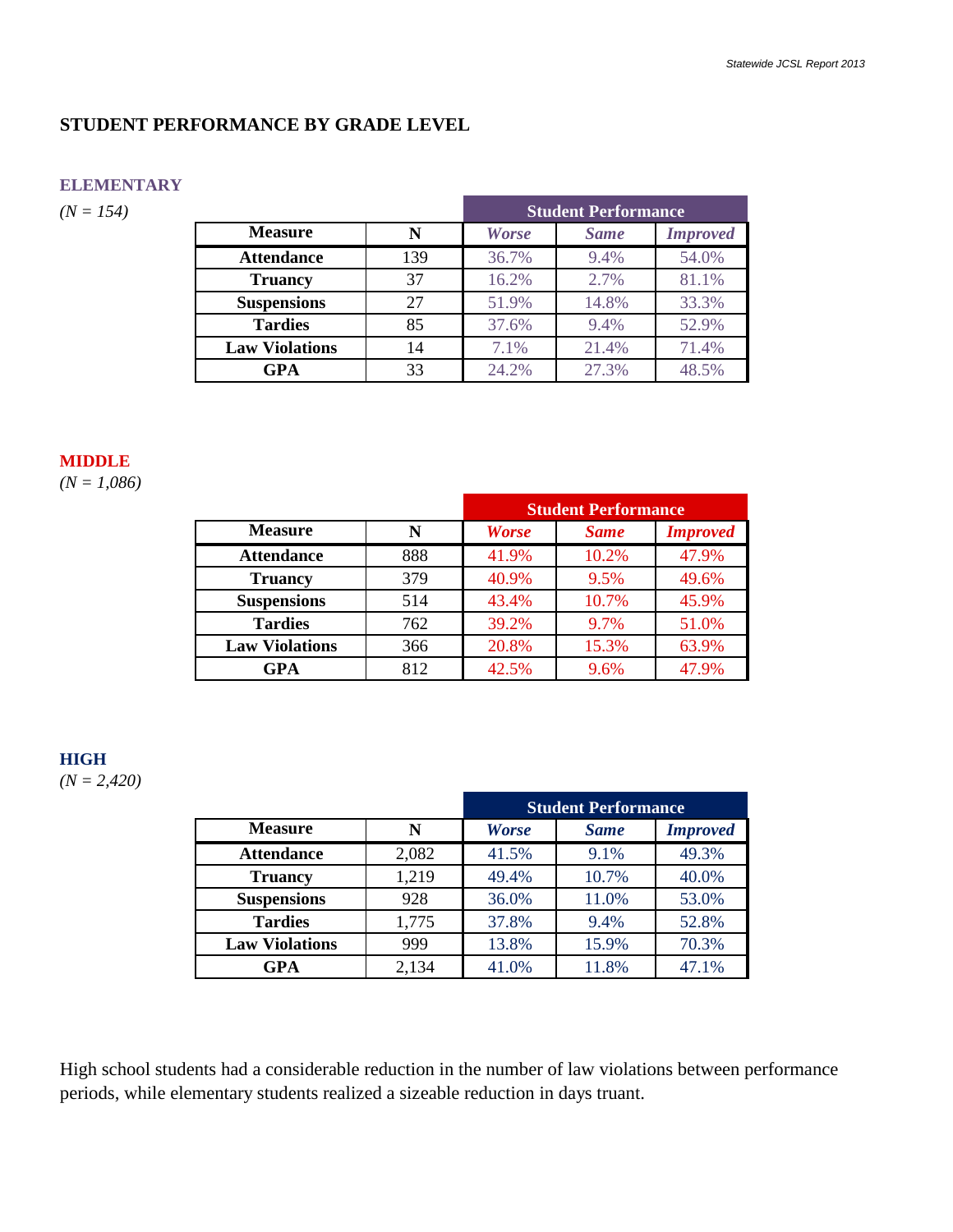#### **STUDENT PERFORMANCE BY GUARDIAN RELATIONSHIP**

#### **BOTH PARENTS**

 $(N = 2,713)$ 

|                       |       | <b>Student Performance</b> |             |                 |  |  |
|-----------------------|-------|----------------------------|-------------|-----------------|--|--|
| <b>Measure</b>        | N     | <b>Worse</b>               | <b>Same</b> | <b>Improved</b> |  |  |
| <b>Attendance</b>     | 2,276 | 41.7%                      | 9.4%        | 48.9%           |  |  |
| <b>Truancy</b>        | 1,153 | 46.7%                      | 10.1%       | 43.2%           |  |  |
| <b>Suspensions</b>    | 1,029 | 38.2%                      | 11.3%       | 50.5%           |  |  |
| <b>Tardies</b>        | 1,883 | 38.1%                      | 9.5%        | 52.4%           |  |  |
| <b>Law Violations</b> | 1,011 | 15.1%                      | 15.7%       | 69.1%           |  |  |
| GPA                   | 2,202 | 41.1%                      | 11.4%       | 47.5%           |  |  |

## **ONE PARENT**

*(N = 630)*

|                       |     | <b>Student Performance</b> |             |                 |  |
|-----------------------|-----|----------------------------|-------------|-----------------|--|
| <b>Measure</b>        | N   | <b>Worse</b>               | <b>Same</b> | <b>Improved</b> |  |
| <b>Attendance</b>     | 560 | 39.8%                      | 9.8%        | 50.4%           |  |
| <b>Truancy</b>        | 332 | 44.3%                      | 11.4%       | 44.3%           |  |
| <b>Suspensions</b>    | 289 | 41.5%                      | 6.9%        | 51.6%           |  |
| <b>Tardies</b>        | 512 | 36.9%                      | 10.0%       | 53.1%           |  |
| <b>Law Violations</b> | 243 | 16.5%                      | 15.6%       | 67.9%           |  |
| GPA                   | 513 | 44.6%                      | 10.1%       | 45.2%           |  |

## **NO PARENT**

*(N = 317)*

|                       |     | <b>Student Performance</b> |             |                 |  |
|-----------------------|-----|----------------------------|-------------|-----------------|--|
| <b>Measure</b>        | N   | <b>Worse</b>               | <b>Same</b> | <b>Improved</b> |  |
| <b>Attendance</b>     | 273 | 42.1%                      | 9.2%        | 48.7%           |  |
| <b>Truancy</b>        | 150 | 51.3%                      | 8.7%        | 40.0%           |  |
| <b>Suspensions</b>    | 151 | 38.4%                      | 16.6%       | 45.0%           |  |
| <b>Tardies</b>        | 227 | 41.9%                      | 8.4%        | 49.8%           |  |
| <b>Law Violations</b> | 125 | 17.6%                      | 16.8%       | 65.6%           |  |
| GPA                   | 264 | 36.4%                      | 13.6%       | 50.0%           |  |

There do not appear to be significant differences in performance based upon a student's living situation. Youth in a single-parent household saw less improvement in grade point average, while 51% of youth not living with at least one parent had increased rates of truancy.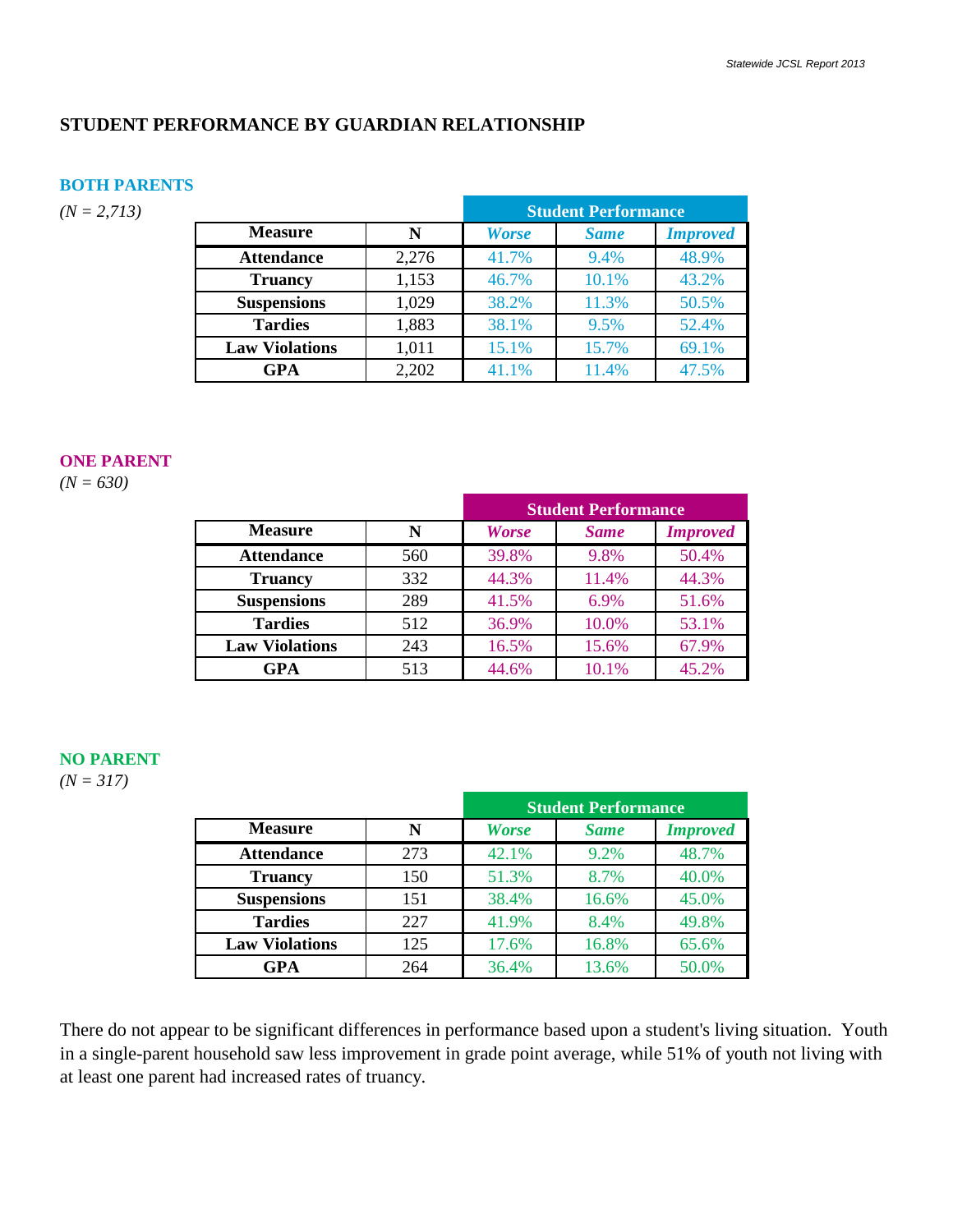# 2012-2013 STATEWIDE AGGREGATED DATA BY JUDICIAL DISTRICT JUVENILE COURT SCHOOL LIAISON PROGRAM DATA



| Gender      | N    | MΔI   | FMAL |
|-------------|------|-------|------|
| Statewide % | .660 | 62.2% | .8%  |



|                    |       |                                 | <b>AFRICAN-</b> |      | <b>NATIVE</b>   | <b>ASIAN/PACIFIC</b> |                     |
|--------------------|-------|---------------------------------|-----------------|------|-----------------|----------------------|---------------------|
| <b>RACE</b>        | Ν     | CAUCASIAN   AMERICAN   HISPANIC |                 |      | <b>AMERICAN</b> | <b>ISLANDER</b>      | <b>IMIXED/OTHER</b> |
| <b>Statewide %</b> | 3,660 | 74.3%                           | 13.6%           | 7.6% | 0.5%            | 0.8%                 | 3.2%                |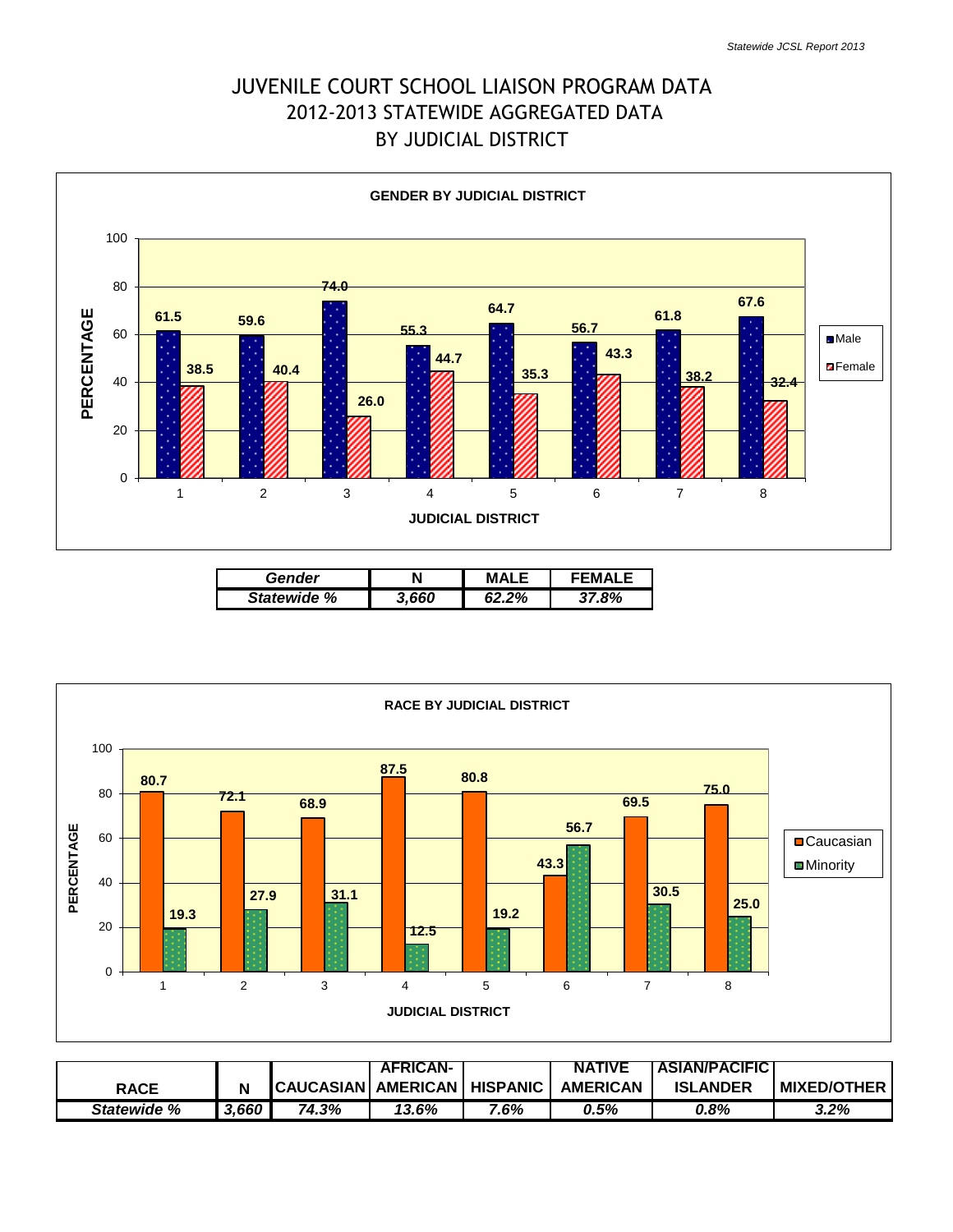

| <b>AGE</b>  | Ν     |       | 7-8  | $9 - 10$ | 11-12 | 13-14 | 15-16 |
|-------------|-------|-------|------|----------|-------|-------|-------|
| Statewide % | 3,660 | 0.5%  | 0.7% | 2.1%     | 11.6% | 28.9% | 36.0% |
|             |       | 7+    |      |          |       |       |       |
|             |       | 20.0% |      |          |       |       |       |



| <b>GRADE</b>   | IV          | м-4  | 3-4<br> | ה ה | --    | . .      | <br>л л                         |
|----------------|-------------|------|---------|-----|-------|----------|---------------------------------|
| %<br>Statewide | .660<br>- 1 | 0.8% | 1.3%    | .0% | 24.8% | 1%<br>35 | $\Omega$<br>24<br>1.U70<br>- 11 |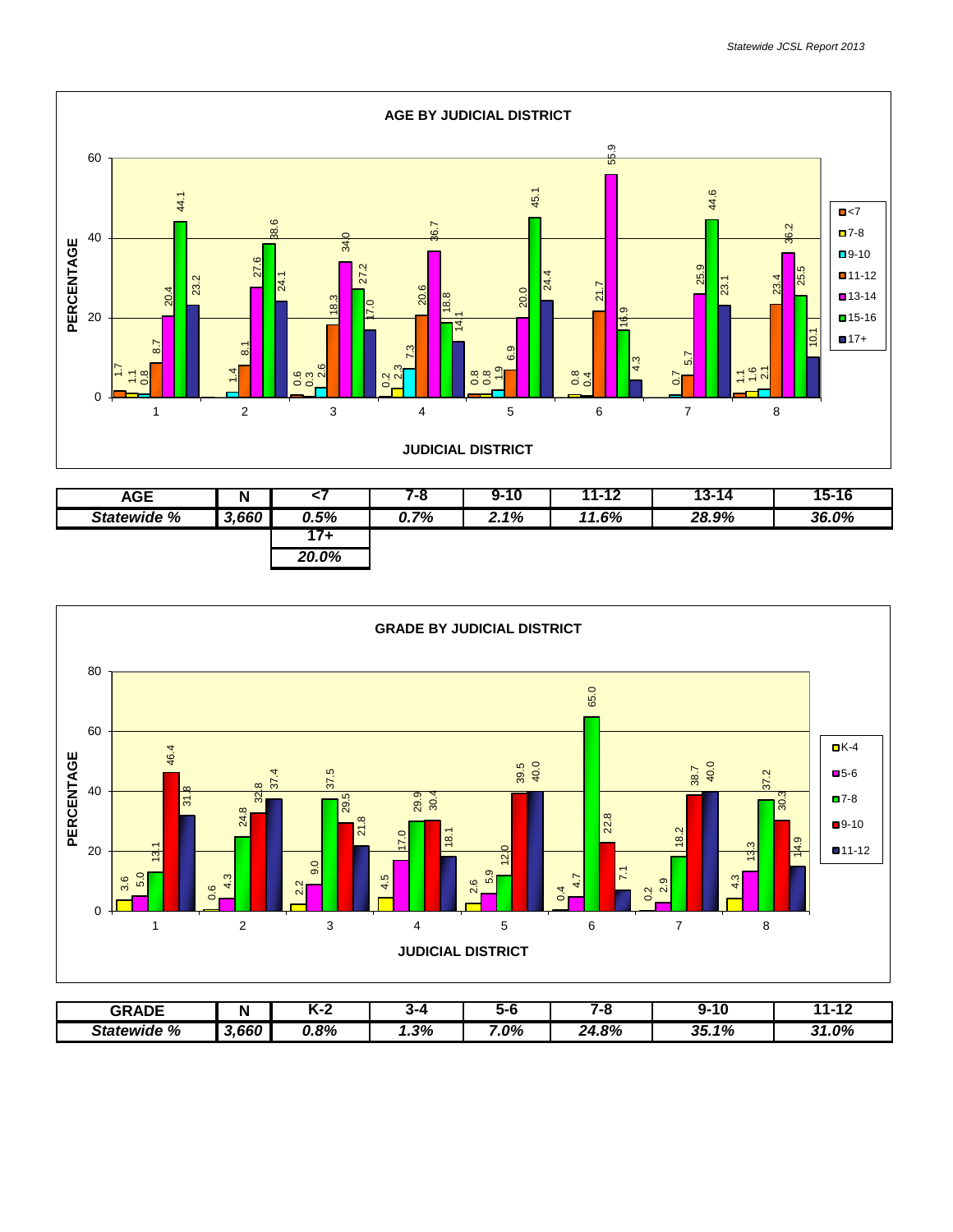

| <b>SOURCEI</b><br><b>IREFERRAL</b> |       | JCS   | <b>JCSL</b> | <b>SCHOOL</b> | <b>DHS/LawEnf</b> | <b>Family/Self</b> | OTHEF |
|------------------------------------|-------|-------|-------------|---------------|-------------------|--------------------|-------|
| %<br>Statewide                     | 3,660 | 29.4% | $9.2\%$     | 7%<br>48. ,   | 1%                | 10.2%              | 0.4%  |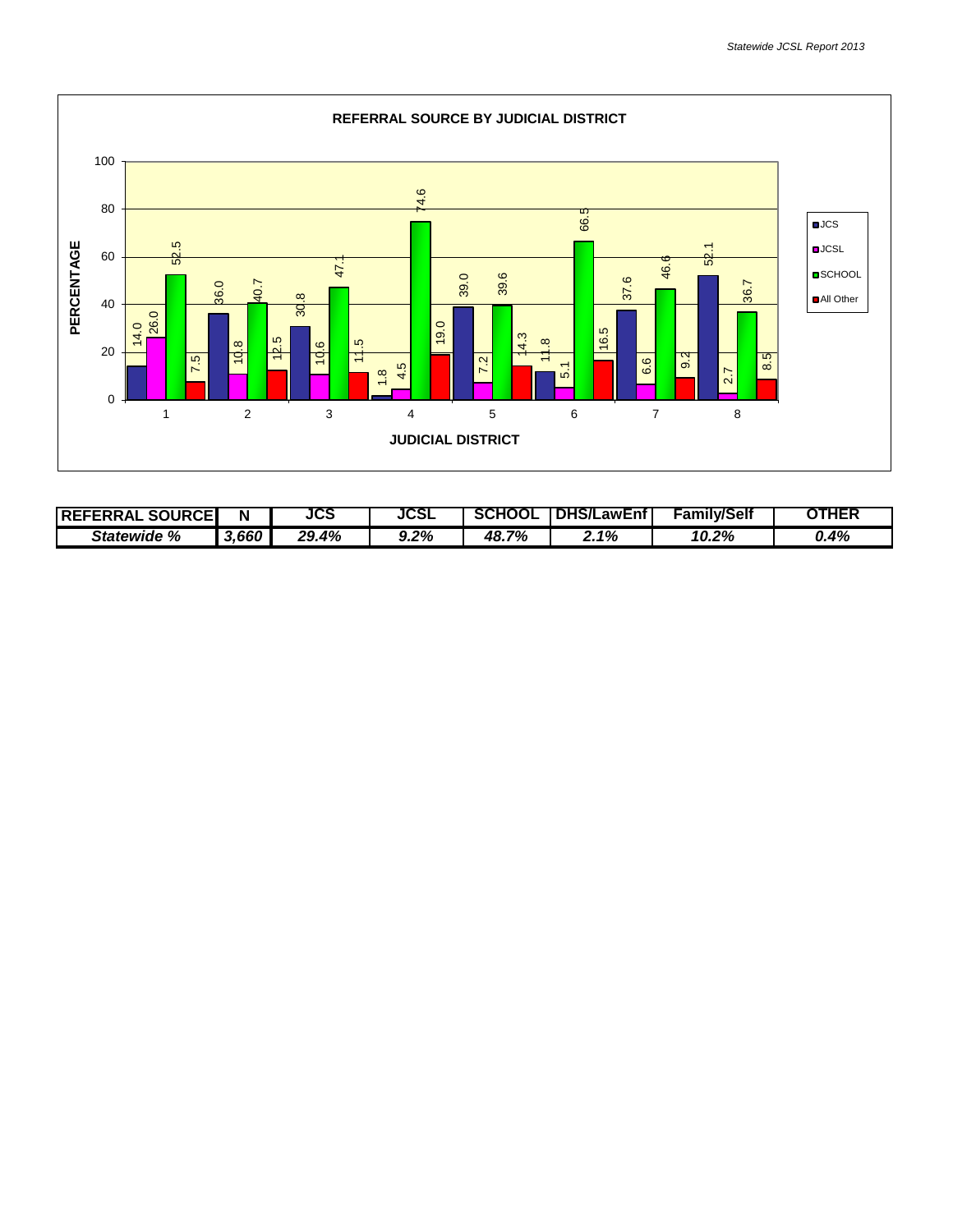# **STATEWIDE TRENDS 2009-2013**



**Number of Records-Statewide**

**Gender-Statewide**



**Race - Statewide**

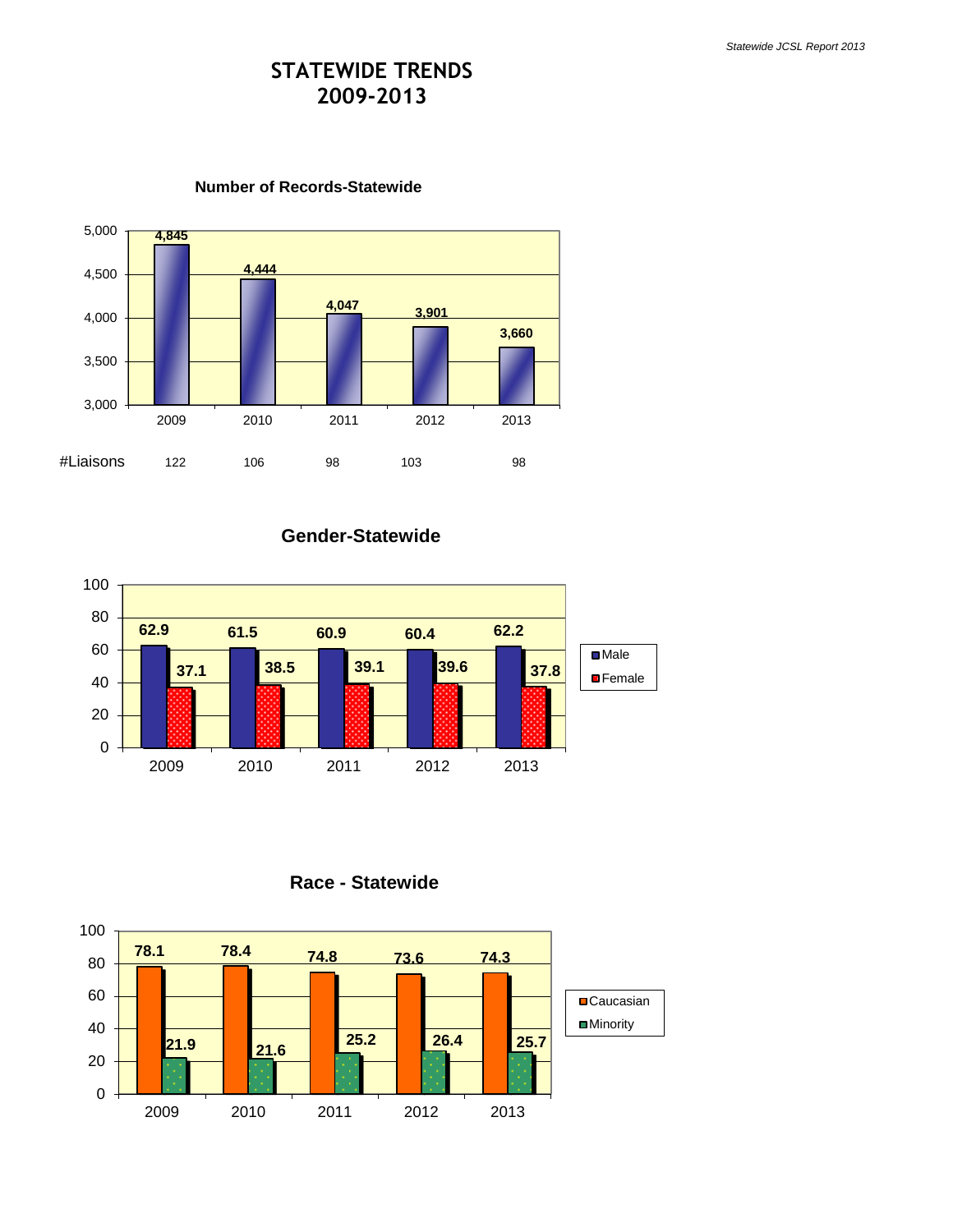

**Grade Level - Statewide**

**Parent/Guardian-Statewide**







(School Liaison referrals are counted under JCS)